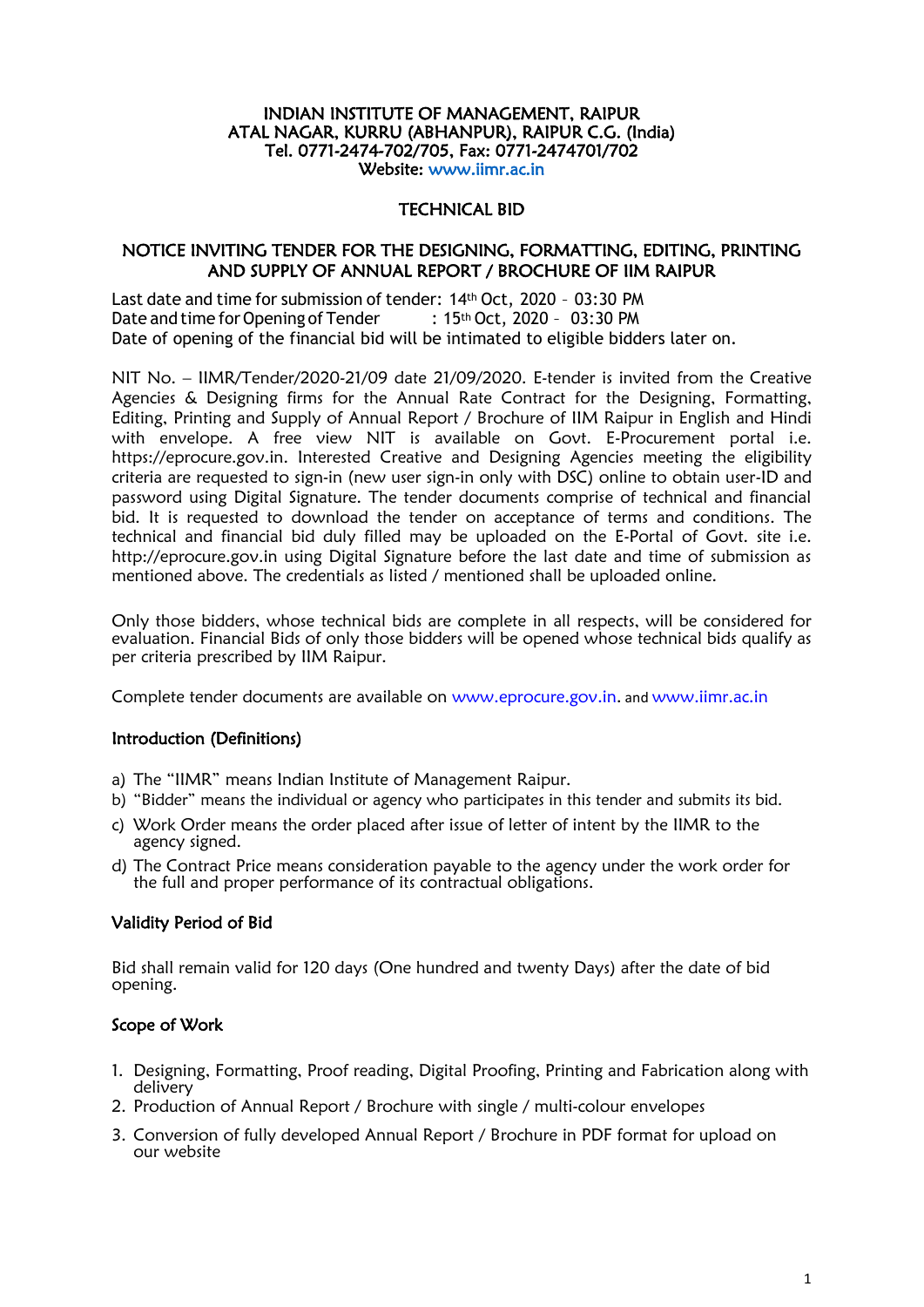# TERMS AND CONDITIONS OF THE CONTRACT

- 1. Design of Annual Report / Brochure should be finalized, as per the satisfaction of IIM Raipur within 15 days of awarding of the tender.
- 2. Upon finalization of the design the printed Annual Report / Brochure should be delivered within 45 days of awarding of the work order. Place of Delivery- IIM Raipur
- 3. Soft copy of the Annual Report / Brochure in PDF format to be provided without any extra cost (For which print, and supply will be required).

# Payment Terms:

1. IIM Raipur will make the payment for the total work order within a month after supply of items mentioned above against your invoices.

2. Bill to be made in the name of the CAO, IIM Raipur.

### TECHNICAL CRITERIA

1. For technical evaluation criteria, please refer Table 1.

2. For sample design (Table - 1, Sl. No. 5) - content and images may be downloaded from [http://www.iimr.ac.in](http://www.iimr.ac.in/)

3. The tenderer should have a valid GST, PAN & Firm Registration Numbers/and details thereof should be provided. (Photocopy of the certificate to be uploaded online).

4. The bidder should furnish feedback from the clients against the similar kind of job undertaken during the last three years (Photocopy of the certificate to be uploaded online)

5. The firm/agency should not have been blacklisted or debarred by any Government Organization/PSU etc. A self-declaration certificate to be uploaded online)

6. EMD in original of Rs. 20,000/- (Rupees Twenty Thousand Only) (in favor of IIM Raipur) along with samples must reach CAO Office, Indian Institute of Management Raipur, Atal Nagar, Kurru (Abhanpur), Raipur –C.G. before the tender opening date (Photocopy of the EMD to be uploaded online).

7. The Earnest Money of the unsuccessful bidder(s) (No interest will be paid on EMD) will be returned as soon as the printer/bidder is finalized.

8. The successful bidder's EMD will be refunded after completion of the contract. In case of deficiency in work, appropriate penalty will be levied and will be adjusted against future bills and /or EMD deposit.

### Other conditions:

1. The last date for receiving the tender in all respect is 03:30 pm on October 14, 2020.

2. The opening date of the technical bid will be at 03:30 pm on October 15, 2020 . The successful bidder will be selected on the basis of evaluation of technical and financial bid, as per the criteria mentioned in this document.

#### 3. The bid documents should be duly signed on every page. By signing this document, it is assumed that you are abiding by all the terms and conditions mentioned in this document.

4. The vendor will depute technically qualified executive to coordinate the job with IIM Raipur team.

5. The content of the Annual Report / Brochure will be provided by IIM Raipur.

6. The final colored draft and quality of the printing material will be approved by IIM Raipur team before printing.

7. The printer will supply all the copies of the Annual Report / Brochure with Envelope in proper plastic packaging (water-proof and fabric packing over carton).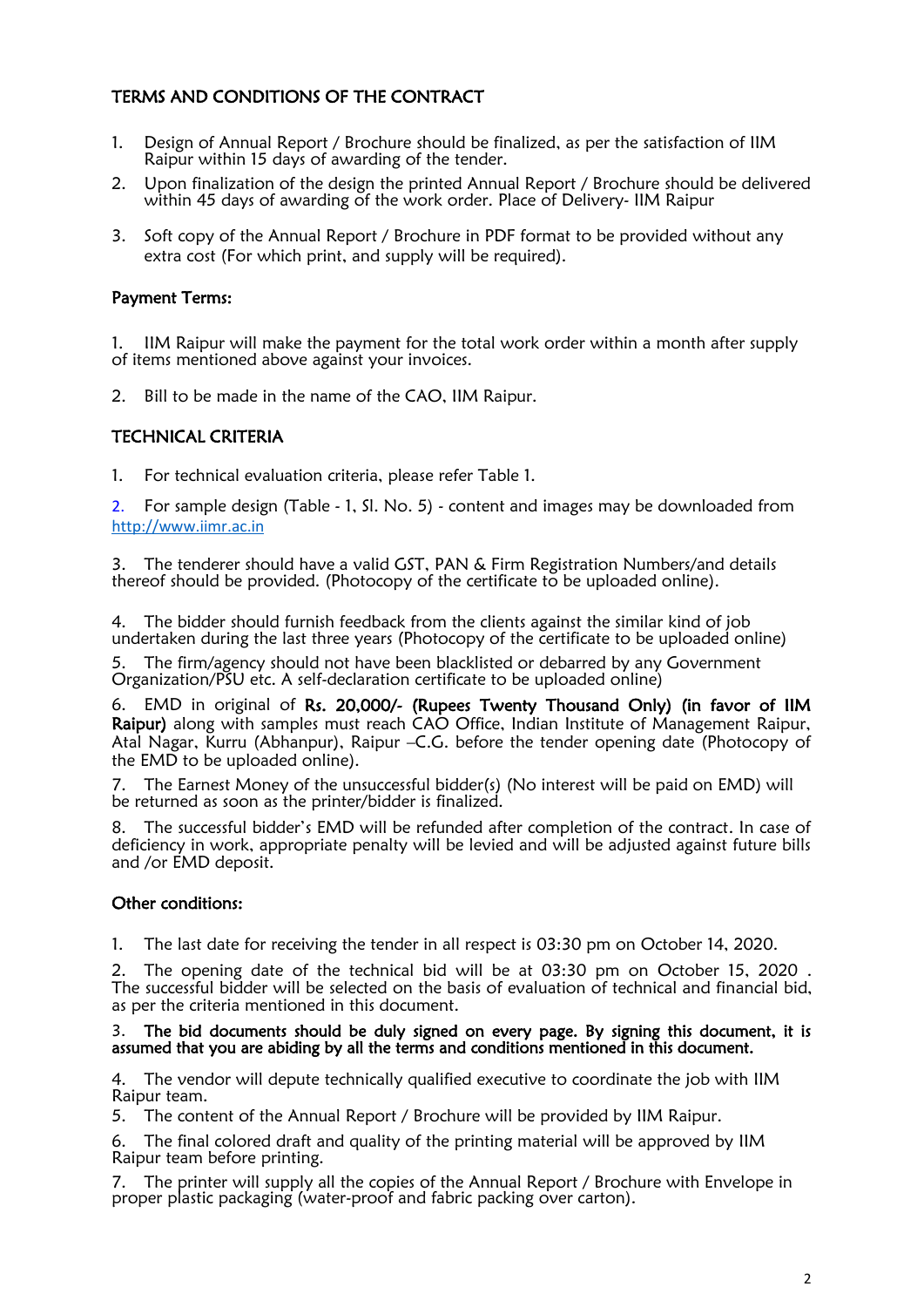## Penalty for Non-Compliance: -

1. Inferior or defective printed matter shall under no circumstances be accepted by IIM Raipur.

2. In case any error or defect is discovered after delivery of the printed matter, vendor shall be bound to rectify such error or defect at his own cost to the satisfaction, and within the time limit fixed by IIM Raipur.

### Evaluation of Technical Bid

Only those bidders who cross the threshold level 60% of the technical evaluation shall be considered for the evaluation.

| SI. No.        | <b>Particulars</b>                                    |    | Weightage $%$ Page No of the PDF file |
|----------------|-------------------------------------------------------|----|---------------------------------------|
|                |                                                       |    | (To be filled by bidder for           |
|                |                                                       |    | the relevant document/                |
|                |                                                       |    | proof)                                |
| $\mathbf{1}$   | Vendor Details (No. of technical Staff, Project In-   | 20 |                                       |
|                | charge, Software to be used for designing, type of    |    |                                       |
|                | printing machine, Turn-over of the firm etc.)         |    |                                       |
| $\overline{2}$ | Relevance and nature of past experience (last 3       | 20 |                                       |
|                | years): Experience of Report / Brochure (Annual       |    |                                       |
|                | Report / Placement/ Programme brochure etc.) of       |    |                                       |
|                | IIMs/IITs/NITs/IISERs/AIIMs                           |    |                                       |
|                | - Above 5 Institutions - 20 Marks                     |    |                                       |
|                | - 3 - 5 Institutions - 10 Marks                       |    |                                       |
|                | 2 or less Institutions - 05 Marks                     |    |                                       |
| $\overline{3}$ | Work order (any-one of the highest value of the       | 20 |                                       |
|                | work order) for printing of Reports / Brochure        |    |                                       |
|                | (Annual Report/ Placement/ Programme brochure         |    |                                       |
|                | etc.) in IIMs /IITs/ NITs/ IISERs/AIIMs in last three |    |                                       |
|                | years                                                 |    |                                       |
|                | - 8 – 10 lakh - 20 Marks                              |    |                                       |
|                | - 5 – 7 lakh - 12 Marks                               |    |                                       |
|                | - 3 – 5 lakh - 09 Marks                               |    |                                       |
|                | - Less than 3 lakh - 06 Marks                         |    |                                       |
| 4              | Performance Report (last 3 years):                    | 20 |                                       |
|                | IIMs/IITs/NITs/IISERs/AIIMs                           |    |                                       |
|                | -Excellent - 20 Marks                                 |    |                                       |
|                | -Very Good-15 Marks                                   |    |                                       |
|                | -Good-10 Marks                                        |    |                                       |
|                | -Satisfactory-05 Marks                                |    |                                       |
|                |                                                       |    |                                       |
| 5              | Proposed two sample designs to be submitted           | 20 | To be submitted /                     |
|                | along with the EMD fees (Understanding of the         |    | dispatched with EMD                   |
|                | work, proposed format, Image/Printing Quality)        |    | fees. Mode of dispatch                |
|                |                                                       |    | through Speed Post/                   |
|                |                                                       |    | Courier/ By hand etc.                 |
|                |                                                       |    | Tender reference number               |
|                |                                                       |    | should be mentioned in                |
|                |                                                       |    | top of the envelop)                   |

## Table 1: Technical Evaluation Criteria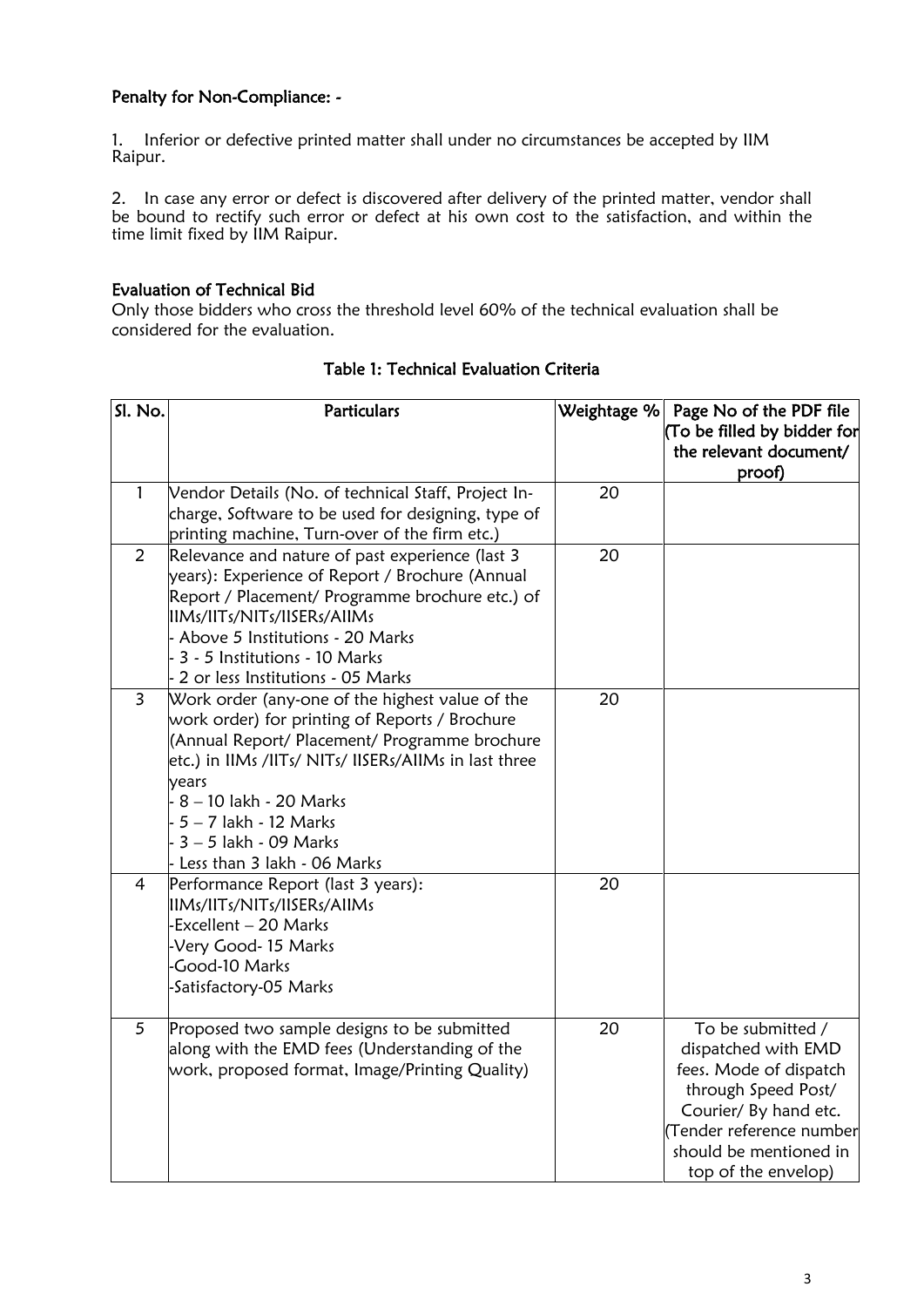| Table 2- Evaluation of Financial Bid |  |  |
|--------------------------------------|--|--|
|--------------------------------------|--|--|

| Sr.<br>No | Particulars                                                                                                                                                                                                                                                                                                   | Approx.<br>Qty | <b>Total Amount</b>                                                 |
|-----------|---------------------------------------------------------------------------------------------------------------------------------------------------------------------------------------------------------------------------------------------------------------------------------------------------------------|----------------|---------------------------------------------------------------------|
|           | *CATEGORY A                                                                                                                                                                                                                                                                                                   |                |                                                                     |
| 1.        | Size - A-4 size $(8.25" \times 11.75")$<br>Portrait / Landscape<br>Inner 130 GSM Art Paper Matt<br>Finish Multicolor Print<br>Total<br>Number<br>Οf<br>Pages<br>Approx. 190 (+-10)<br>Size - A-4 size $(8.25" \times 11.75")$                                                                                 | 200            | $= Q$ ty x Rate quoted by the<br>respective bidder in Financial bid |
|           | Portrait / Landscape<br>Cover 4 Pages 300 GSM Glossy<br>Paper Multicolor Print                                                                                                                                                                                                                                |                |                                                                     |
|           | *CATEGORY B                                                                                                                                                                                                                                                                                                   |                |                                                                     |
| 2.        | Size - A-4 size (8.25" x 11.75")<br>Portrait / Landscape<br>Inner 130 GSM Art Paper Matt<br>Finish Single Color Print<br><b>Total Number of Pages</b><br>Approx. 140 (+-10)<br>Size - A-4 size (8.25" x 11.75")<br>Portrait / Landscape<br>Cover 4 Pages 300 GSM Art<br>Paper Matt Finish Multicolor<br>Print | 200            | $= Q$ ty x Rate quoted by the<br>respective bidder in Financial bid |
|           | <b>CATEGORY C</b>                                                                                                                                                                                                                                                                                             |                |                                                                     |
| 3.        | Size - A-4 size (8.25" x 11.75")<br>Portrait / Landscape<br>Finish<br>Paper<br>Matt<br>Art<br>Multicolor Print<br><b>Total Number of Pages</b><br>Approx. 50 (+-10)<br>Size - A-4 size (8.25" x 11.75")<br>Portrait / Landscape                                                                               | 500            |                                                                     |
|           | Cover 4 Pages 300 GSM Art<br>Paper Matt Finish Multicolor<br>Print                                                                                                                                                                                                                                            |                |                                                                     |
|           | <b>CATEGORY D</b>                                                                                                                                                                                                                                                                                             |                |                                                                     |
| 4.        | Size - A-4 size $(8.25" \times 11.75")$<br>Portrait / Landscape<br>Paper<br>Matt<br>Finish<br>Art<br>Multicolor Print<br><b>Total Number of Pages</b><br>Approx. 20 (+-10)                                                                                                                                    | 500            |                                                                     |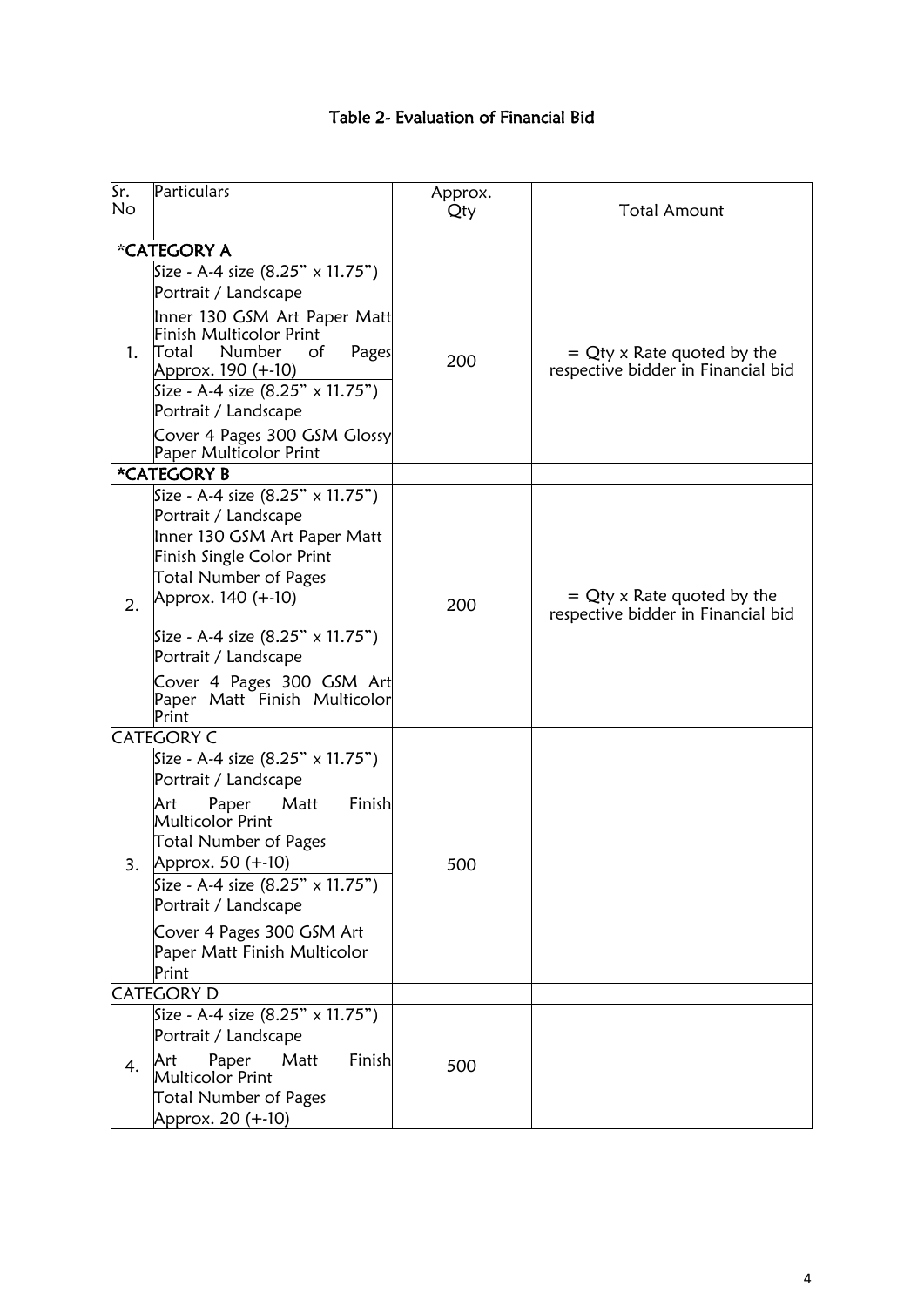|    | Size - A-4 size (8.25" $\times$ 11.75")<br>Portrait / Landscape                                                                                                                    |    |  |
|----|------------------------------------------------------------------------------------------------------------------------------------------------------------------------------------|----|--|
|    | Cover 4 Pages 300 GSM Art<br>Paper Matt Finish Multicolor<br>Print                                                                                                                 |    |  |
|    | <b>CATEGORY E</b>                                                                                                                                                                  |    |  |
|    | Size - A-4 size (8.25" $\times$ 11.75")<br>Portrait / Landscape                                                                                                                    |    |  |
| 5. | Inner 130 GSM Glossy Paper<br><b>Multicolor Print</b><br><b>Total Number of Pages</b><br>Approx. 50 (+-10 page)<br>Size - A-4 size $(8.25" \times 11.75")$<br>Portrait / Landscape | 60 |  |
|    | Cover 4 Pages 300 GSM Glossy<br>Paper Multicolor Print                                                                                                                             |    |  |

Notes: -

- 1. In past, we have done printing as per the specifications mentioned above. The quantity, specification and number of pages are tentative / approximate which may be increased and decreased as per the requirement of Institute. Therefore, bidders are advised to quote the rate in the Financial bid accordingly.
- 2. Please note that we have planned for printing the Category A & B items i.e Annual Report 2019-20 and the Research Book, which will be required within 45 days from the date of work order (by individual order or combined order). Therefore, the successful bidder will be the tenderer that will quote lowest rates in avg./ totality for the Category A and B.
- 3. The work will be awarded to successful bidder as per the rate quoted in the financial bid.
- 4. There would be no increase in rates during the Contract period including extension period.
- 5. There will be no minimum guarantee to get job / work for the printing services.
- 6. Other terms & conditions will remain the same as per tender document.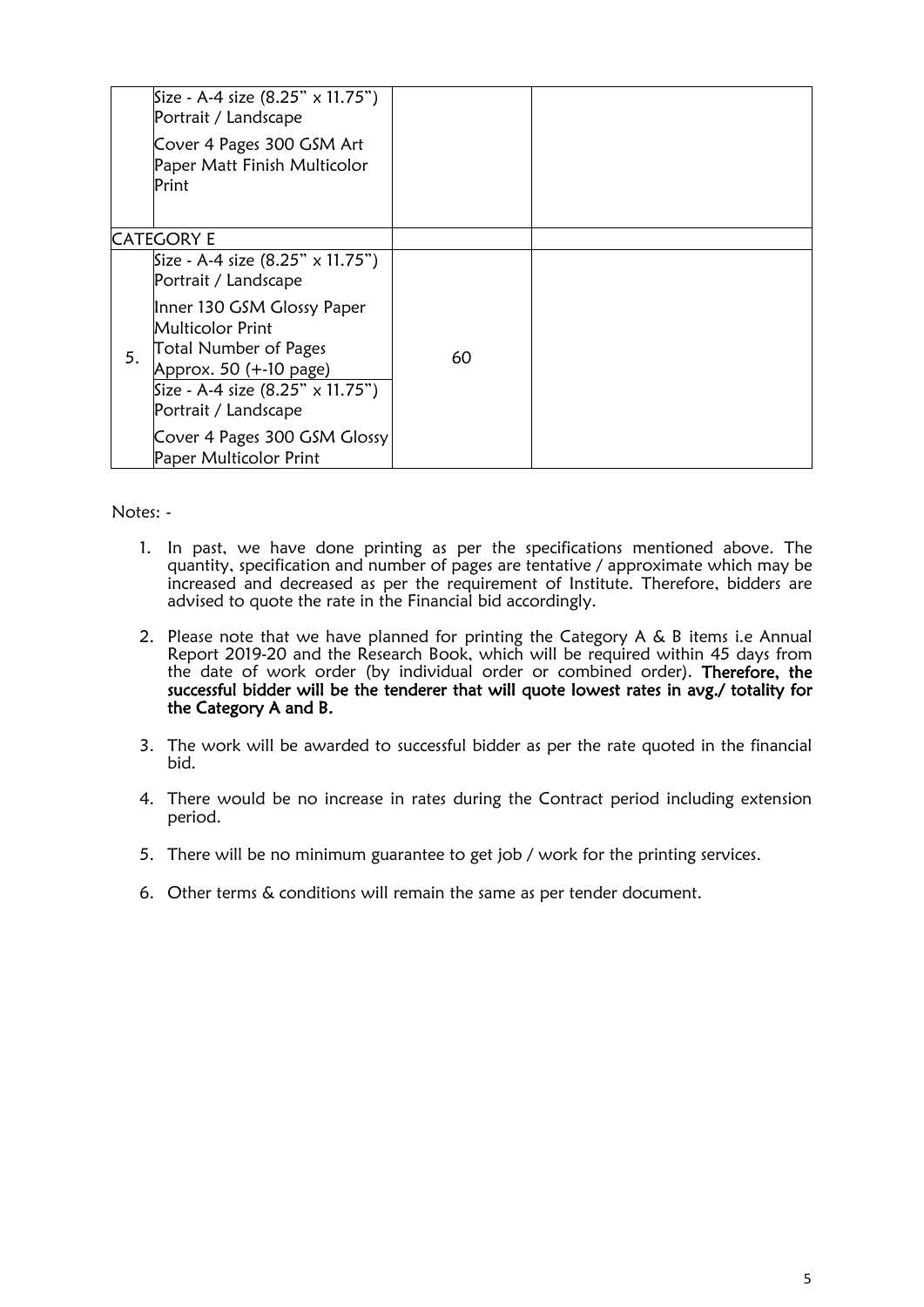## FORMAT FOR SUBMISSION OF TECHNICAL BID

- 1. Name of the Agency:
- 2. Name of the authorized person: (who signs on the tender document) :
- 3. E-mail address:
- 4. Address of the Agency:
- 5. GST Number:
- 6. Phone Number:
- 7. Mobile Number:

Date: (Signature and Stamp of the Bidder/ authorized signatory)